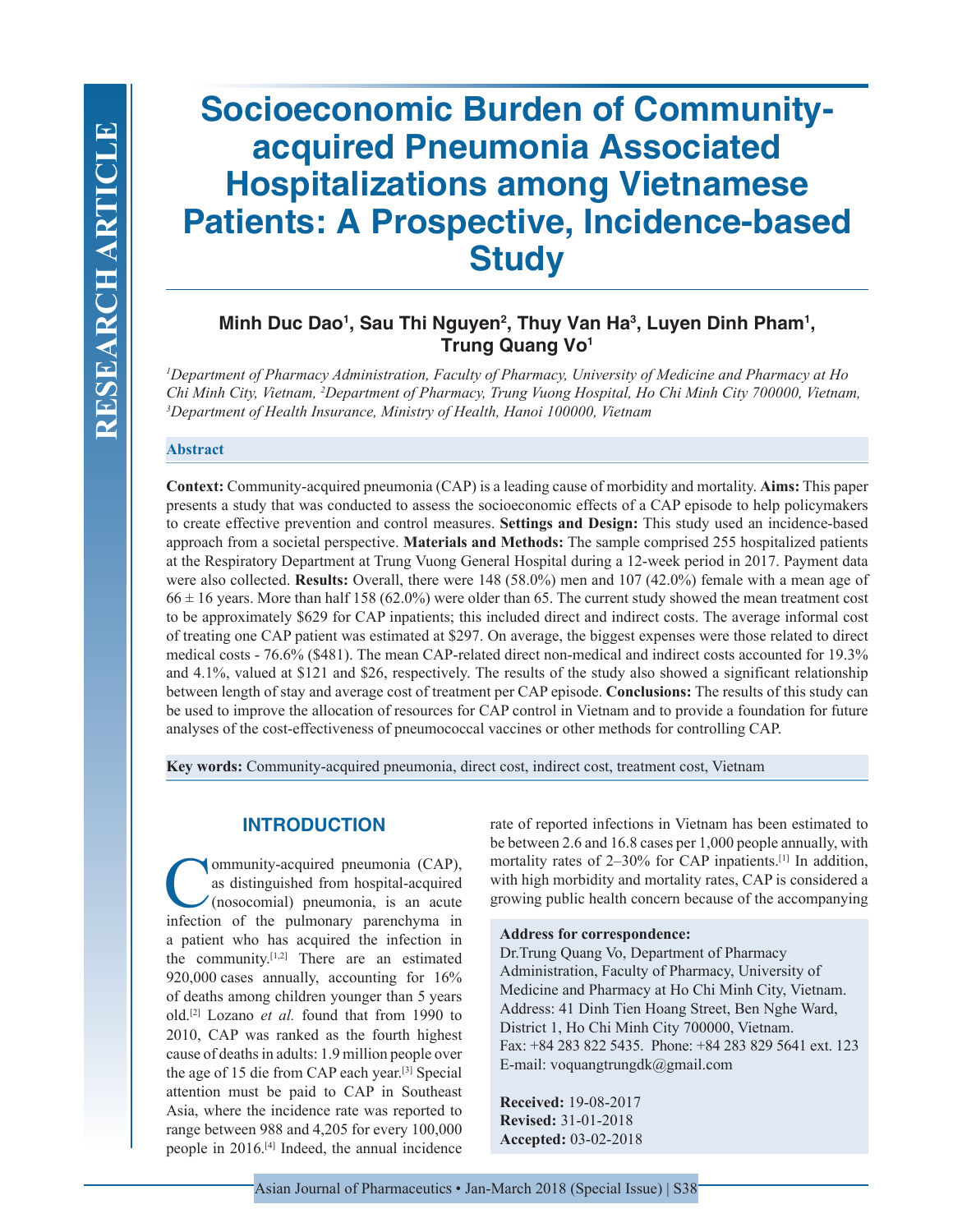significant socioeconomic burden, which includes both direct and indirect costs.[5]

The highest burden comes from hospitalized patients. CAP inpatient care costs accounted for 80–95% of total treatment costs, with the average length of stay (LOS) estimated to be about 9–10 working days.[6] About 8,500 hospitalizations related to CAP annually, at the cost of more than \$40 million, were estimated to be in Alberta.[7] Thomas File *et al.* reported that in 2010, the overall economic burden of CAP was estimated to be \$9.3 billion for 4 million outpatient cases in the United States (US).[8] Recently, Sato *et al*. estimated the economic burden of CAP to be \$11,148–\$51,219 per case with an average of 31.8 treatment days. The Chinese Ministry of healthreported the average hospitalization costs of CAP as \$575.30–\$1,137.40 in 2005.[9,10] Results from studies on Singapore suggest that the inpatient costs for treating CAP varied from \$1,294 for 6.4 treatment days to \$3,456 for 10 treatment days.[11] In the Philippines, the economic burden associated with CAP was estimated at \$852–\$5,885 per case.<sup>[12]</sup>

Studies on Vietnam have described CAP in terms of the clinical picture, diagnosis, treatment, and prevention. However, few studies have assessed the economic burden of CAP, and even fewer have done so for adult inpatients. Estimates of the average treatment cost have varied widely - from \$180 to \$318 per case in 2014.[13] The lack of data on treatment costs for adult inpatients makes it difficult to evaluate the economic burden of CAP. In this study, the burden of CAP in Vietnam was assessed from a social point of view. In addition, incremental factors related to cost of illness for CAP hospitalized patients were evaluated. Evidence regarding the societal costs of the disease could help policymakers to set priorities, especially in the context of rising health-care costs and to assess a potential effective vaccine.

# **SUBJECTS AND METHODS**

#### **Study design and hospital**

From March to May 2017, a cross-sectional study that included a cost-of-illness analysis using a prospective approach and incidence-based measures was conducted on patients who were treated for CAP in the Respiratory Department of Trung Vuong General Hospital in Ho Chi Minh City.[14,15] The focus was the societal perspective. Based on the findings of a study conducted at Bach Mai Hospital in Vietnam in 2016, the sample size was calculated. The mean treatment costs of pneumonia were approximately \$318 (SD = 181, CV = 0.5) for 1,000 patients.<sup>[13]</sup> We used a sample size formula recommended by the World Health Organization in 2005. It had a precision of 5% and assumed a non-response rate of 5% for a sample of 184 pneumonia patients. During three months of data collection, we were able to collect information and analyzed data for 255 patients.[16]

Trung Vuong General Hospital, located in downtown Ho Chi Minh City, is classified as a central level hospital (second highest hospital rank in Vietnam) with 700 beds.<sup>[17]</sup> Over a 50-year period, Trung Vuong General Hospital had become one of the biggest general hospitals in Ho Chi Minh City by 2014, with a staff of 964 in 27 departments and the capacity for the diagnostic testing and treatment of 1,500–2,000 patients per day.[17] The total number of outpatients and inpatients is more than about 500,000 and 40,000, respectively (unpublished data).

## **CAP population**

Within the framework of the cost-of-illness study, the study cohort comprised all CAP inpatients, identified by enrolment criteria, receiving medical care in the Respiratory Department at Trung Vuong General Hospital from March to May 2017. During the 3 months, the total number of inpatients in the Respiratory Department was 768, and those patients' medical records were reviewed by researchers using the enrolment criteria for the study to determine CAP patients. The study protocol is described in Figure 1. Of the total 768 hospitalized patients who were screened for CAP, 513 were excluded from this study because either they did not meet the enrolment criteria  $(n = 481)$  or their approval could not be obtained  $(n = 32)$ .

#### **Enrolment criteria**

At first, the study included patients who had a primary diagnosis of pneumonia, as defined in the World Health Organization's International Classification of Disease, Tenth Revision  $(ICD-10<sup>th</sup>)$  codes J10-J18. The list of ICD-10 codes included influenza resulting from an identified influenza virus (J10.0, J10.1, and J10.8); influenza, virus not identified (J11.0, J11.1, and J11.8); viral pneumonia, not elsewhere classified (J12.0, J12.1, J12.2, J12.3, J12.8, and J12.9); pneumonia resulting from *Streptococcus pneumoniae* (J13); pneumonia resulting from *Haemophilus influenzae* (J14); bacterial pneumonia, not elsewhere classified (J15.0, J15.1, J15.2, J15.3, J15.4, J15.5, J15.6, J15.7, J15.8, and J15.9); pneumonia resulting from other infectious organisms, not elsewhere classified (J16 and J16.8); pneumonia in disease, classified elsewhere (J17.0, J17.1, J17.2, J17.3, and J17.8); pneumonia, and organism unspecified (J18.0, J18.1, J18.2, J18.8, and J18.9).

If a patient developed the disease 48 hours after admission, he or she was classified as having hospital-acquired pneumonia and was excluded. To ensure the integrity of the study, patients who were arbitrarily discharged from hospital (before full recovery) or moved from another hospital to the study site were excluded. The study also eliminated patients who refused to provide their personal information. The payment data related to enrolled patients were collected from the hospital's electronic database after direct interviewing of the patients. These criteria were based on those used in previous studies of CAP and were modified for the local setting.<sup>[4]</sup>

The enrolment process resulted in a final sample of 255 participants who had CAP during the study period for analysis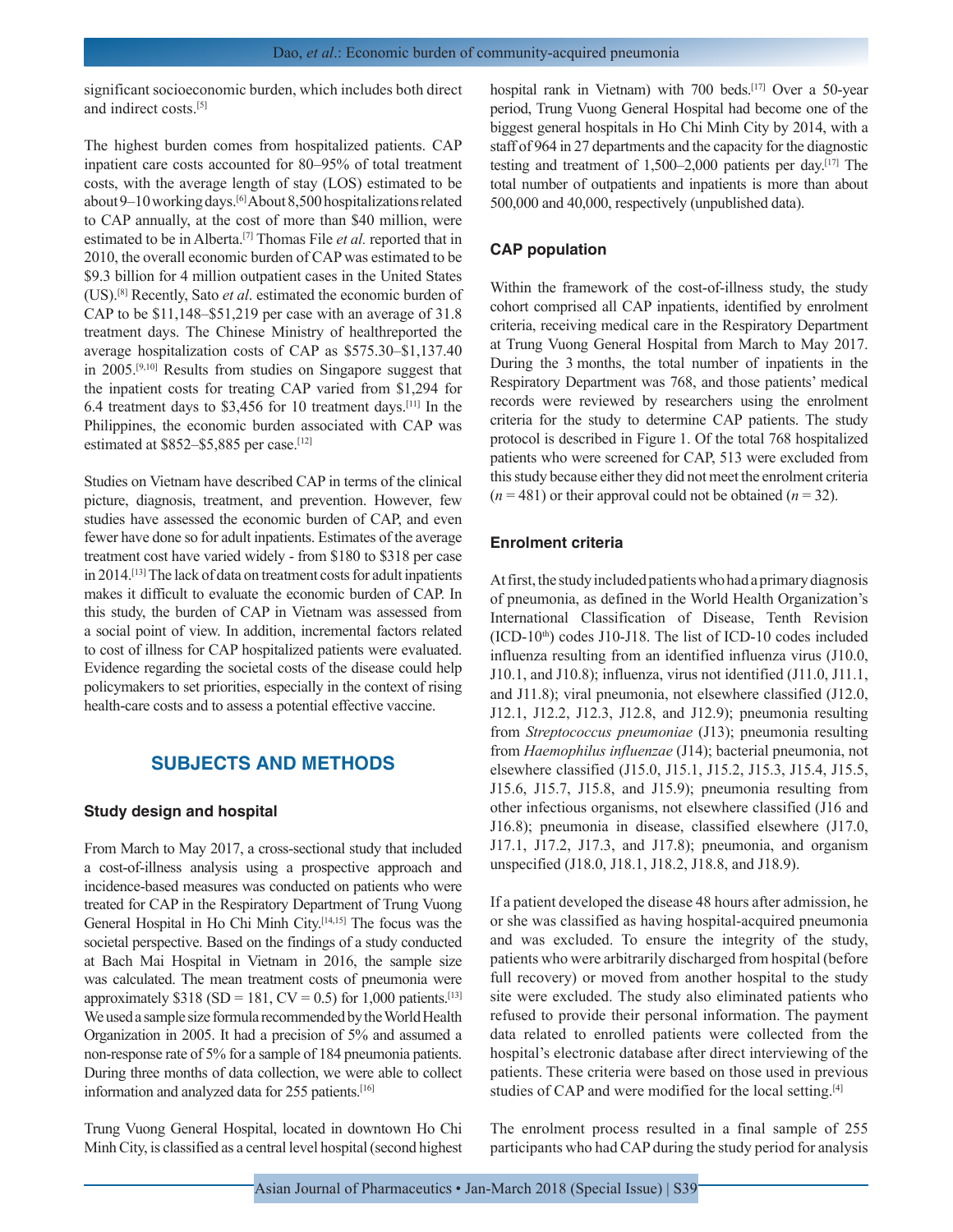Dao, *et al*.: Economic burden of community-acquired pneumonia



**Figure 1:** Flowchart of the patients enrolled in this study

of the economic burden of the disease. For the 255 qualified patients, general information and overall treatment costs, including direct medical costs (DMCs), direct non-medical costs (DNMCs), and indirect costs (IDCs), were collected through the following three steps:

#### *Step 1. Questionnaire survey*

The survey was conducted at the time of the patient's full recovery from the illness episode by direct interview of the patient using a standardized questionnaire.<sup>[18]</sup> The survey instrument permitted the collection of demographic information and treatment costs. The general information collected about the participants included age, gender, living place, monthly income, education level, occupation, health insurance status, pneumococcal vaccinations, and LOS. LOS was calculated as number of days between admission and discharge. Clinical symptoms were recorded on admission. They included cough, high fever, shortness of breath, fatigue, headache, and vomiting. The comorbidity of CAP inpatients included pulmonary diseases, cardiovascular diseases, renal diseases, diabetes, digestive system diseases, and cerebrovascular diseases. The examined cost-of-illness data were the DMCs, DNMCs, and IDCs during pre-hospitalization and the DNMCs and IDCs during hospitalization.

#### *Step 2. Extraction direct medical cost data*

Payment data were extracted from the hospital electronic data to estimate the DMCs during hospitalization. DMCs included the cost of a bed for each day, diagnostic tests (imaging and laboratory tests), medication, medical supplies, and any surgeries.

#### *Step 3. Telephone follow-up survey*

For each case, within 7–10 days after discharge, the interviewers contacted the patient or any family member who had a good knowledge about the CAP illness and the related expenses to ascertain the follow-up costs. The telephone interview (7–10 days after discharge) tended to obtain data, including DMCs, DNMCs, and IDCs, related to the post-discharge period.

In summary, the cohort study required 255 CAP patients to complete two interviews - a face-to-face inpatient interview and a telephone follow-up interview.

# **Costs associated with CAP**

Cost-of-illness in this study refers to the costs incurred from the three stages of treating one CAP episode - cost of treatment pre-hospitalization, hospitalization, and post-discharge.In each stage, treatment costs considered all costs which were estimated from a societal perspective. The costs consisted of direct costs (including DMCs and DNMCs) and IDCs.[19]

# **Direct cost component**

$$
\left(\frac{CPI_{2017}}{CPI_{2014}} = 1.549\right)
$$

Direct costs consisted of DMCs and DNMCs. Details on resources used were collected from medical records during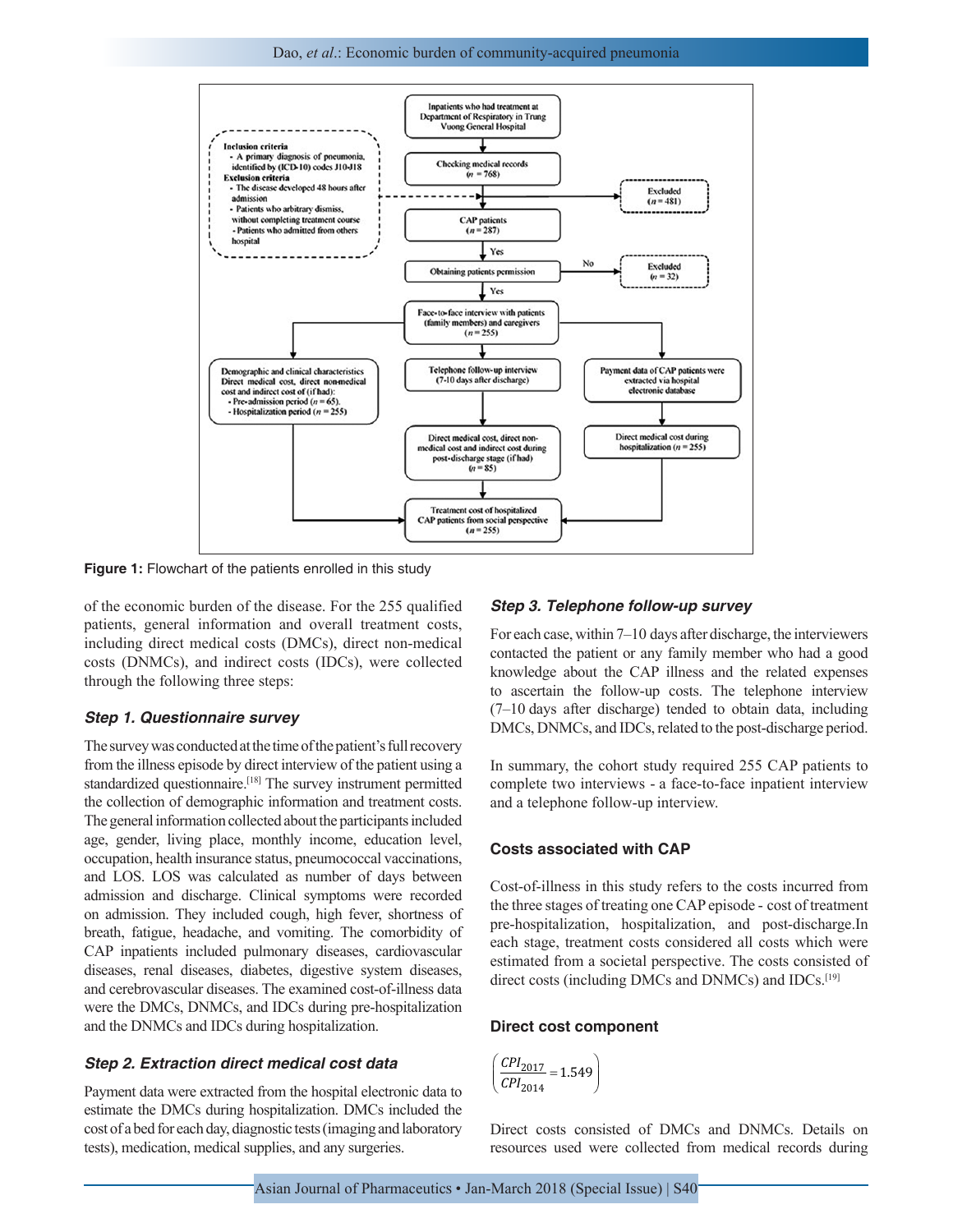# Dao, *et al*.: Economic burden of community-acquired pneumonia

hospitalization. These included the cost of diagnostic tests, laboratory tests, bed-days, medication, surgeries, medical supplies, and blood transfusions or infusions. To standardize the reporting of the DMCs, the study based the unit cost of medical services in Vietnam onthat in the study by Vo *et al*. The unit cost of medical services was adjusted for inflation in 2017.[20]

Because of the lack of pre-hospitalization and post-discharge DMCs, the current study focused only on the total DMCs in these stages rather than a detailed analysis of the DMCs. Self-reported illness-related cost items such as meals, transportation, accommodation, as well as informal care costs reported by patients and their family members were considered DNMCs. In addition, the study collected DCs for all three CAP treatment stages - pre-hospitalization, hospitalization, and post-discharge.

#### **Indirect cost component**

Indirect costs represent expenses for loss of productivity of patients resulting from hospitalization. This information

| Table 1: Demographic and clinical characteristics of CAP inpatients (n=255) |            |                                   |              |
|-----------------------------------------------------------------------------|------------|-----------------------------------|--------------|
| <b>Characteristics</b>                                                      | Value (%)  | <b>Characteristics</b>            | Value $(\%)$ |
| Age group (years old)                                                       |            | ICD-10 code                       |              |
| Mean±SD                                                                     | $66 + 16$  | J15                               | 121 (47.5    |
| Median (IQR)                                                                | 69 (56-78) | J15.1, J15.2, J15.6               | 15(5.9)      |
| Range                                                                       | $25 - 93$  | J15.9                             | 109 (42.7)   |
| $18 - 44$                                                                   | 22(8.6)    | J18                               | 10(3.9)      |
| $45 - 64$                                                                   | 75 (29.4)  | Vaccination                       |              |
| $65 - 74$                                                                   | 59 (23.1)  | Yes                               | 13(5.1)      |
| $75 - 84$                                                                   | 78 (30.6)  | <b>No</b>                         | 242 (94.9)   |
| $\geq 85$                                                                   | 21(8.3)    | Health insurance (%)              |              |
| Gender                                                                      |            | 0 <sup>a</sup>                    | 32 (12.5)    |
| Male                                                                        | 148 (58.0) | 48                                | 14(5.5)      |
| Female                                                                      | 107 (42.0) | 60                                | 11 $(4.3)$   |
| Length of stay (days)                                                       |            | 80                                | 153 (60.1)   |
| Mean±SD                                                                     | 10.3(5.4)  | 95                                | 9(3.5)       |
| Median (IQR)                                                                | $10(7-12)$ | 100                               | 36(14.1)     |
| Range                                                                       | $2 - 32$   | Comorbidity                       |              |
| Living places                                                               |            | Pulmonary diseases                | 108 (42.4)   |
| Urban                                                                       | 227 (89.0) | Cardiovascular diseases           | 176 (69.0)   |
| Rural                                                                       | 28 (11.0)  | Renal diseases                    | 17(6.7)      |
| <b>Education level</b>                                                      |            | <b>Diabetes</b>                   | 56 (22.0)    |
| Illiteracy                                                                  | 23(9.0)    | Digestive system diseases         | 115 (45.1)   |
| Elementary school                                                           | 67 (26.3)  | Cerebrovascular diseases          | 11(4.3)      |
| Secondary school                                                            | 60 (23.5)  | Other diseases (gout, etc.)       | 24 (9.4)     |
| High school                                                                 | 68 (26.7)  | <b>Hospitalization Symptoms</b>   |              |
| College (2-3 years training)                                                | 8(3.1)     | High fever                        | 97 (38.0)    |
| University (4-6 years<br>training)                                          | 29 (11.4)  | Cough                             | 140 (54.9)   |
| Occupation                                                                  |            | Shortness of breath               | 102 (40.0)   |
| Worker/Labor                                                                | 32(12.5)   | Fatigue                           | 43 (16.9)    |
| Trader/Businessman                                                          | 27 (10.6)  | Others (headache, vomit,<br>etc.) | 66 (25.9)    |
| Housewife                                                                   | 8(3.1)     | History of getting CAP            |              |
| Retirement                                                                  | 179 (70.3) | Yes                               | 78 (30.6)    |
| Others <sup>b</sup>                                                         | 9(3.5)     | No                                | 177 (69.4)   |

CAP: Community-acquired pneumonia, ICD-10: International Statistical Classification of Diseases and Related Health Problems 10<sup>th</sup> Revision. <sup>a</sup>Out of pocket, <sup>b</sup>Student, Farmer, Teacher, etc., SD: Standard deviation, IQR: Interquartile range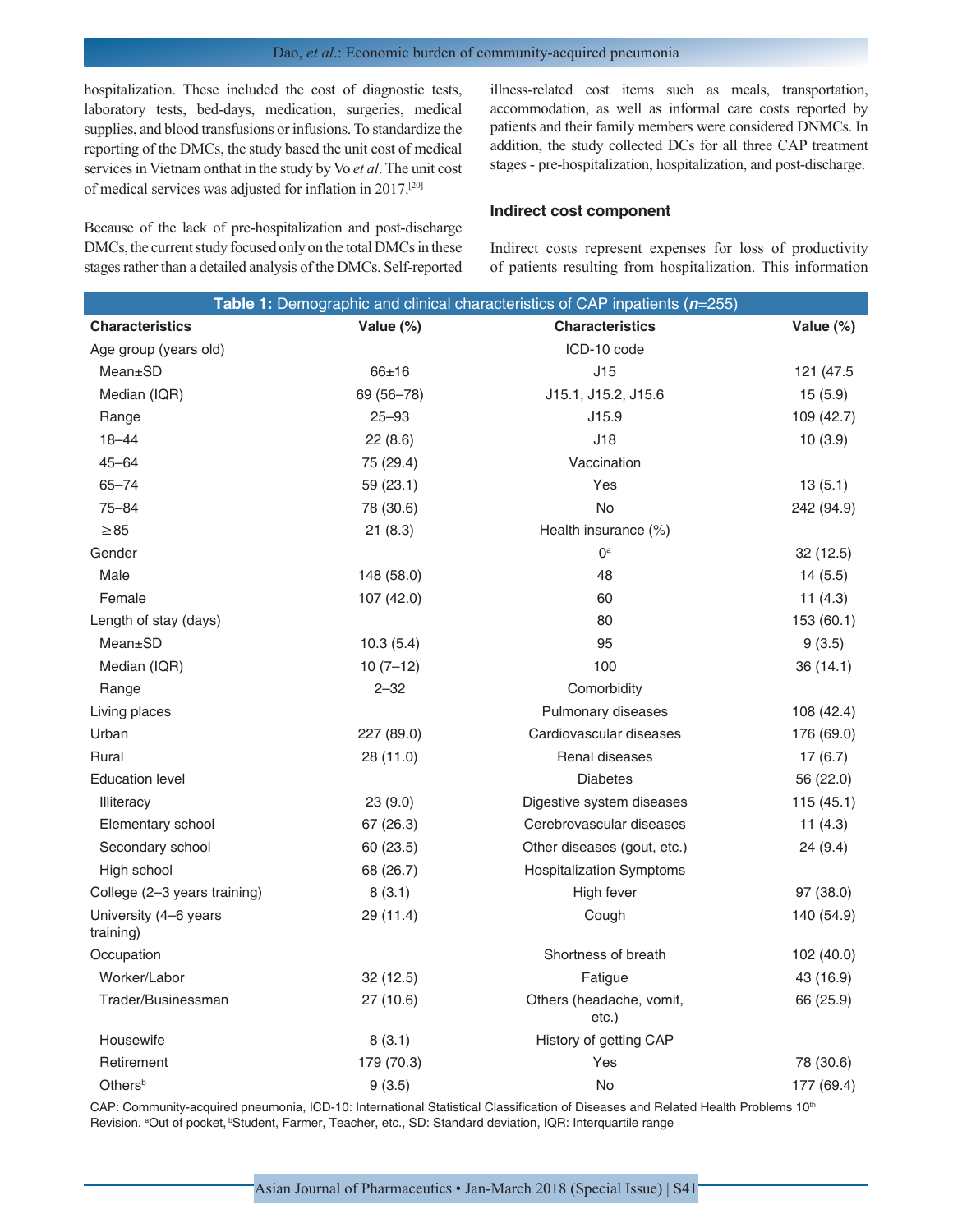was obtained during patient interviews. The estimation was based on the number of working days (calculated as 30 per month) lost and the reported monthly income of patients and caregivers. Each working day was assumed to be eight hours. The IDC was calculated by multiplying the mean monthly income by the number of lost working days. In this study, people older than 65 were considered as having low (almost zero) IDCs. Moreover, the reported IDCs in the current study were those for patients. The IDCs to caregivers were combined with the DMCs and DNMCs to caregivers and reported as caregiver costs.

#### **Analytical approaches**

The demographic data were analyzed and expressed by frequency, proportion, and mean using Microsoft Excel 2016. The cases were divided into two age groups - adults under 65 and adults (elderly people) over 65. The study estimated the standard deviations (SDs) for the average treatment cost for each age group for each period (pre-hospitalization, hospitalization, and post-discharge) and for each component (DMC, DNMC, IDC, and informal cost). Moreover, the study also assessed differences in treatment costs between the two age groups using a *t*-test assuming unequal variances. In the overall group, cost was calculated and described as the mean with SD, range (with a 95% confidence interval) and proportion (compared with total average cost of treatment). The results for costs were presented in 2017 US dollars (\$1 USD =  $\frac{d}{22,433}$ ).<sup>[21]</sup> Descriptive statistics were used to compare the average treatment cost along various dimensions (e.g., gender and living place). Differences in treatment cost per patient were estimated using a *t*-test and ANOVA single factor, as appropriate, through Microsoft Excel 2016. *P* < 0.05 was considered significant in all statistical analyses.

### **Ethics statement**

To avoid any violation of the principles for using human participants set forth in the Declaration of Helsinki, the ethical review committees of Trung Vuong General Hospital reviewed and approved the study protocol, the questionnaire, and the information letter for participants. Case investigations could not reveal the patients' personal information. The patient's privacy and other rights and interests were not violated. All patients or family members who had information about expenses during the disease period (in the case of patients unable to participate in a direct interview), and caregivers participating in this study provided written informed consent.

| Table 2: Average expenses divided by pre-hospitalization, hospitalization, and post-discharge periods (USD |                   |                   |                        |                   |                        |
|------------------------------------------------------------------------------------------------------------|-------------------|-------------------|------------------------|-------------------|------------------------|
| 2017; $n=255$ )                                                                                            |                   |                   |                        |                   |                        |
| Age (years)                                                                                                | $65$              | $\geq 65$         | $P$ value <sup>a</sup> | All ages          | $P$ value <sup>b</sup> |
| Pre-hospitalization                                                                                        |                   |                   |                        |                   | < 0.01                 |
| Direct medical cost                                                                                        | $26.3 \pm 27.4$   | $50.1 \pm 81.7$   | 0.520                  | $37.3 \pm 57.5$   |                        |
| Direct non-medical cost                                                                                    | $51.5 \pm 60.0$   | $60.8 + 79.9$     | 0.818                  | $10.6 \pm 28.2$   |                        |
| Indirect cost                                                                                              | $12.5 \pm 12.6$   |                   | 0.039                  | $6.7 \pm 11.0$    |                        |
| <b>Total cost</b>                                                                                          | $40.2 \pm 18.4$   | $71.5 \pm 122.1$  | 0.560                  | $54.7 + 81.5$     |                        |
| Hospitalization                                                                                            |                   |                   |                        |                   | 0.711                  |
| Direct medical cost                                                                                        | 407.4±458.2       | $502.2 + 264.0$   | 0.409                  | 465.0±351.8       |                        |
| Direct non-medical cost                                                                                    | $108.4 \pm 152.7$ | $120.4 \pm 91.6$  | 0.755                  | $115.7 \pm 118.1$ |                        |
| Indirect cost                                                                                              | $42.9 \pm 52.3$   |                   | 0.002                  | $16.8 \pm 38.6$   |                        |
| <b>Total cost</b>                                                                                          | 558.8±573.6       | $622.6 \pm 301.1$ | 0.651                  | 597.5±424.7       |                        |
| Post-discharge                                                                                             |                   |                   |                        |                   | < 0.01                 |
| Direct medical cost                                                                                        | $27.1 \pm 56.1$   | $13.9 + 15.1$     | 0.537                  | $20.1 \pm 39.2$   |                        |
| Direct non-medical cost                                                                                    | $5.7 + 5.8$       | $12.1 \pm 9.9$    | 0.128                  | $9.1 \pm 8.7$     |                        |
| Indirect cost                                                                                              | $5.7 + 5.8$       |                   | 0.027                  | $22.1 \pm 44.6$   |                        |
| <b>Total cost</b>                                                                                          | 79.8±84.4         | $26.0 + 19.5$     | 0.116                  | $51.3 \pm 63.9$   |                        |
| Total                                                                                                      |                   |                   |                        |                   | < 0.01                 |
| Direct medical cost                                                                                        | $427.5 + 455.4$   | $515.9 \pm 259.0$ | 0.436                  | 481.2±347.8       |                        |
| Direct non-medical cost                                                                                    | 111.2±154.1       | $128.0+95.2$      | 0.655                  | $121.4 \pm 120.5$ |                        |
| Indirect cost                                                                                              | $66.1 \pm 82.9$   |                   | 0.002                  | $25.9 \pm 60.6$   |                        |
| <b>Total cost</b>                                                                                          | 604.8±571.0       | 643.9±297.2       | 0.779                  | 628.6±421.1       |                        |

a Comparison of mean cost using *t*‑test two‑sample assuming unequal variances; bComparison of mean cost among three periods of treating CAP (pre-hospitalization, hospitalization, and post-discharge) using ANOVA single factor. CAP: Community-acquired pneumonia, USD: US dollars

Asian Journal of Pharmaceutics • Jan-March 2018 (Special Issue) | S42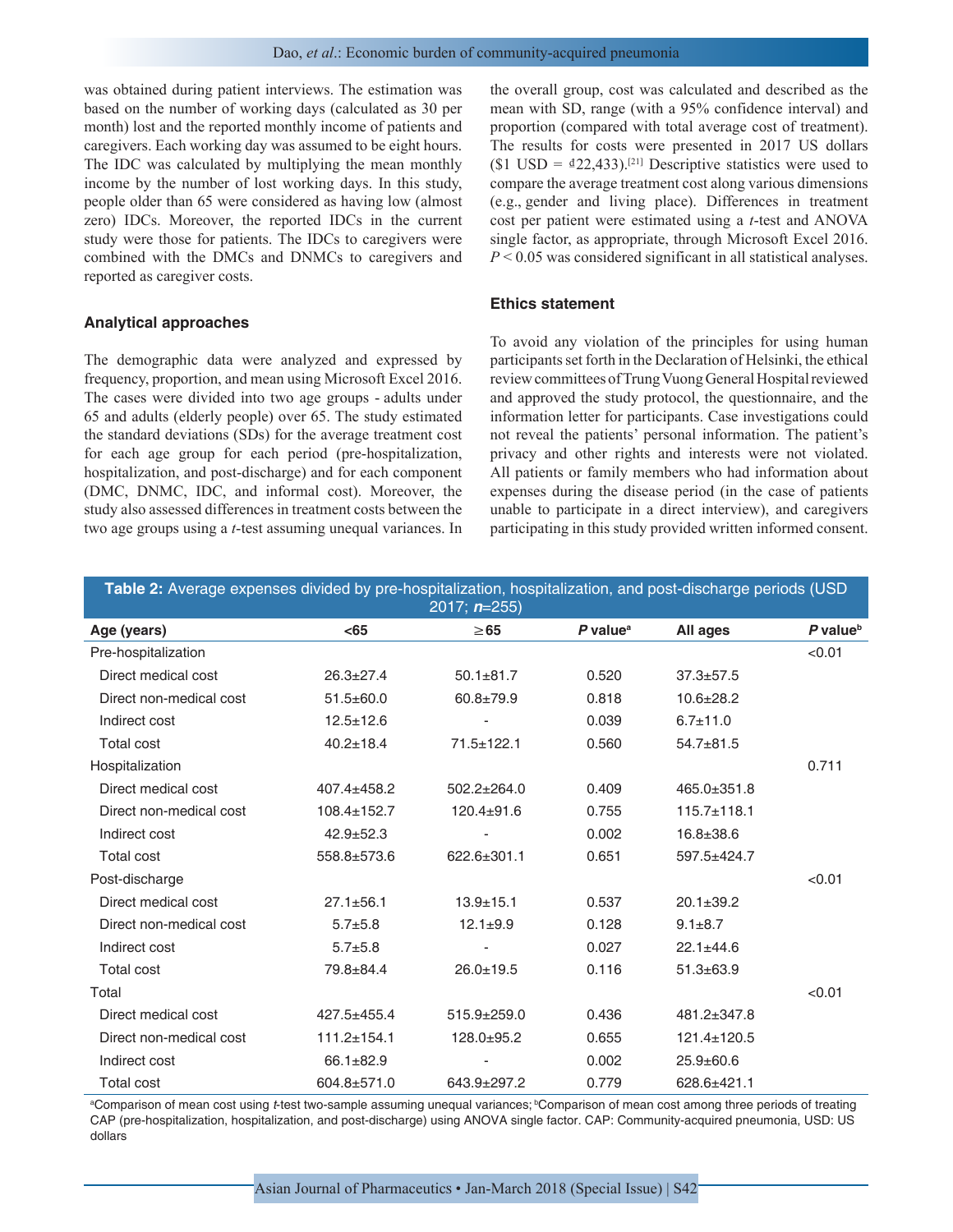|                                | Table 3: Estimated average DMCs per CAP case by component (USD 2017; n=255) |                  |               |
|--------------------------------|-----------------------------------------------------------------------------|------------------|---------------|
| <b>Cost components</b>         | Total cost (%)                                                              | <b>Mean±SD</b>   | 95% CI        |
| Direct medical cost            |                                                                             |                  |               |
| Medical care cost <sup>a</sup> | 827.1 (0.4)                                                                 | $16.2 + 40.7$    | $5.0 - 27.4$  |
| Imaging technique              | 8,373.7 (3.9)                                                               | $32.8 \pm 16.4$  | $27.8 - 37.8$ |
| Radiograph                     | 4,789.6 (2.2)                                                               | $18.8 \pm 17.9$  | 13.8-22.9     |
| CT scanner                     | 2,158.5(1.0)                                                                | $54.2 \pm 14.7$  | 44.2-64.2     |
| Ultrasonic                     | 1,425.6(0.7)                                                                | $7.6 + 5.0$      | $6.0 - 9.2$   |
| Laboratory test                | 11,950.6 (5.6)                                                              | $46.9 \pm 11.0$  | 43.9-49.9     |
| Serum biochemistry tests       | 1,602.1(0.8)                                                                | $6.3 \pm 1.3$    | $5.9 - 6.7$   |
| Urine biochemistry tests       | 691.0 (0.3)                                                                 | $2.7 + 1.1$      | $2.4 - 3.0$   |
| Microbiological tests          | 8,816.4 (4.1)                                                               | $42+23.1$        | $35.0 - 49.0$ |
| Other tests                    | 841.0 (0.4)                                                                 | $3.3 \pm 3.2$    | $2.4 - 4.2$   |
| Bed-day                        | 24,042.7 (11.3)                                                             | $94.3 \pm 54.0$  | 79.5-109.1    |
| Pharmaceutical                 | 66,124.8 (31.0)                                                             | $259.3 + 45.4$   | 246,8-271,8   |
| Antibiotics                    | 48,702.1 (22.8)                                                             | $191.0 \pm 74.3$ | 170.6-211.4   |
| Respiratory affected drug      | 2,967.1(1.4)                                                                | $11.6 \pm 6.6$   | $9.6 - 13.6$  |
| Analgesic drug                 | 3,112.5(1.5)                                                                | $12.2 + 8.6$     | $9.7 - 14.7$  |
| Other medicines                | 11,343.1 (5.3)                                                              | $44.5 \pm 22.8$  | $38.2 - 50.8$ |
| Operation                      | 4,411.9(2.1)                                                                | $126.1 \pm 77.5$ | 68.7-183.5    |
| Medical supplies               | 2,185.5(1.0)                                                                | $8.6 \pm 2.9$    | $7.8 - 3.7$   |
| <b>Others</b>                  | 1,491.1(0.7)                                                                | $5.8 + 10.9$     | $2.8 - 8.8$   |
| Direct non-medical cost        |                                                                             |                  |               |
| Transport                      | 629.1 (0.3)                                                                 | $12.3 \pm 14.6$  | $8.3 - 16.3$  |
| Meal                           | 1,723.8(0.8)                                                                | $33.8 \pm 29.8$  | $25.6 - 42.0$ |
| Caregiver                      | 3,738.0(1.8)                                                                | 73.3±94.9        | 47.3-99.3     |
| Indirect cost                  |                                                                             |                  |               |
| Productivity lost              | 1322.5 (0.6)                                                                | $25.9 \pm 60.6$  | $9.3 - 42.6$  |
| <b>Total</b>                   | 213,269.8 (100.0)                                                           | 628.6±421.1      | 513.0-744.0   |

a Direct medical costs for pre‑hospitalization and post‑discharge periods. SD: Standard deviation, CI: Confidence interval, DMCs: Direct medical costs, CAP: Community‑acquired pneumonia, USD: US dollars

# **RESULTS**

# **Demographic data and clinical presentation**

The study comprised 255 patients hospitalized for CAP. Their demographic characteristics, comorbidity, and admission symptoms are reported in Table 1. Fifty-eight percent of all patients were male, and the median age was 69 (ranging from 25 to 93). Sixty-two percent of all patients were elderly people over 65, and 38.9% were over 75. In terms of comorbidity, 69.0% had cardiovascular diseases, 45.1% had digestive system diseases, and 41.4% had pulmonary diseases. Amajority of the symptoms on admission were cough (54.9%) and shortness of breath (40.0%).

## **Cost results**

According to the data in Table 2, the total average cost per case was  $$628.60 \pm $421.10$ . The average cost per case of patients ≥65 years old was higher than for patients <65 years old but not significant (\$643.9  $\pm$  \$297.2 and \$604.8  $\pm$  \$571.0, respectively;  $P = 0.779$ ). The average DMCs, DNMCs, and IDCs per episode were estimated to be  $$481.20 \pm $347.80$ ,  $$121.40 \pm $120.50$ , and  $$25.90 \pm $60.60$ , respectively.

The detailed DMCs during hospitalization are described in Table 3 and Figure 2. As can be seen in Figure 2, medications accounted for the highest proportion of the cost (55.8%), 1,191 with the largest proportion (nearly three-quarters (73.6%) attributed to antibiotics.

According to the data in Table 4, the total average informal cost per case was  $$297 \pm $255.30$ . There was a difference in informal costs between patients under and over 65, but statistical significance was not reached ( $P = 0.798$ ). On the other hand, the study showed that there were differences in terms of indirect, transportation, and meal costs among patients and caregivers  $(P < 0.05)$ . The average CAP treatment costs according to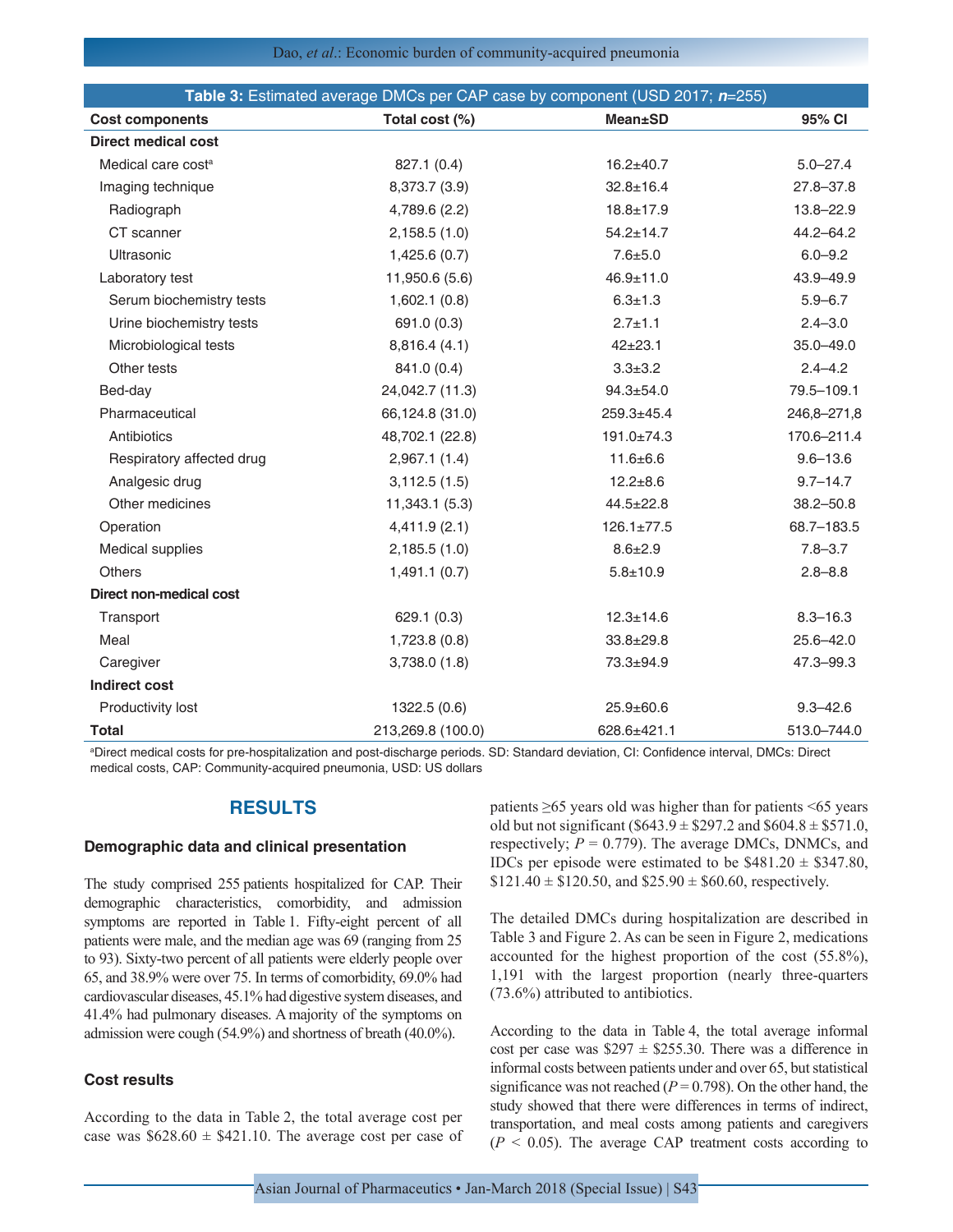Dao, *et al*.: Economic burden of community-acquired pneumonia



**Figure 2:** Distribution of direct medical costs during hospitalization

| <b>Table 4:</b> Detail of informal costs by patients age (USD 2017; n=255) |               |               |                        |               |                        |
|----------------------------------------------------------------------------|---------------|---------------|------------------------|---------------|------------------------|
| Age (years)                                                                | $65$          | $\geq$ 65     | $P$ value <sup>a</sup> | All ages      | $P$ value <sup>b</sup> |
| Indirect cost                                                              |               |               |                        |               |                        |
| Caregivers time cost                                                       | 85.2 (116.2)  | 46.0 (57.8)   | 0.287                  | 58.3 (81.3)   | 0.043                  |
| Patients time cost                                                         | 66.1 (82.9)   |               | 0.002                  | 25.9 (60.6)   |                        |
| OOP <sup>c</sup> payments                                                  |               |               |                        |               |                        |
| Transportation for patients                                                | 7.1(8.1)      | 15.7 (16.8)   | 0.018                  | 12.3(14.6)    | 0.001                  |
| Transportation for<br>caregivers                                           | 2.5(2.8)      | 5.6(10.6)     | 0.124                  | 4.4(8.5)      |                        |
| Food for patients                                                          | 34.1 (40.6)   | 33.6 (20.9)   | 0.953                  | 33.8 (29.8)   | 0.036                  |
| Food for caregivers                                                        | 14.3 (21.7)   | 27.3 (26.7)   | 0.063                  | 22.2(25.4)    |                        |
| Lodging for caregivers                                                     | 2.0(5.0)      | 4.0(3.6)      | 0.130                  | 3.2(4.3)      |                        |
| Out of health insurance <sup>d</sup>                                       | 131.2 (124.7) | 164.9 (184.9) | 0.440                  | 151.7 (163.4) |                        |
| Total                                                                      | 308.5 (249.9) | 289.6 (262.6) | 0.798                  | 297.0 (255.3) |                        |

Data were presented as mean (SD) cost in USD. <sup>a</sup>Comparison of mean cost using t-test two-sample assuming unequal variances; Data were presented as mean (SD) cost in USD. ªComparison of mean cost using *t*-test two-sample assuming unequal variances;<br><sup>b</sup>Comparison of mean cost for three periods of treating CAP (pre-hospitalization, hospitalizatio factor; <sup>c</sup>Out of pocket (expenses, which were unbudgeted and paid for in cash, relating to DNMC and DMC); <sup>a</sup>Patient's expenses for medical care that were not reimbursed by insurance (including deductibles, coinsurance, and copayments for covered services plus all costs for services that were not covered). SD: Standard deviation, DMCs: Direct medical costs, CAP: Community-acquired pneumonia, UDS: US dollars, DNMC: Direct non‑medical costs

patient age, gender, history of  $CAP$ ,  $\pm$  living place, LOS, and comorbidities are described and compared in Table 5. A positive correlation was found between LOS and total cost of illness, i.e., the longer the LOS and the greater the cost. The mean cost of treatment for patients whose LOS was <7 days, 7–14 days, and more than 14 days was \$325, \$652, and \$1,191, respectively.

# **DISCUSSION**

The current study found that the average age of patients was  $66 \pm 16$  and that a majority of patients (62.0%) were over 65. This figure was, in fact, similar to that in a study recently conducted in Vietnam in which the mean age was 62.5, with patients over 60 accounting for more than half  $(56.9\%)$ .<sup>[22]</sup> Another study conducted in Spain in 2007 also obtained similar results, with the mean age being  $70 \pm 15$ , and the incidence of CAP for male patients being higher than that for female patients (58.0% compared to 42.0%).[5] In a study conducted in Kien An hospital, the number of male patients was higher than that of female patients (65.9% compared to 34.1%), and the number of urban patients was higher than that of rural patients (89.0% compared to  $11.0\%$ ).<sup>[22]</sup> Similar results were also found by Chau *et al.* (55.6% compared to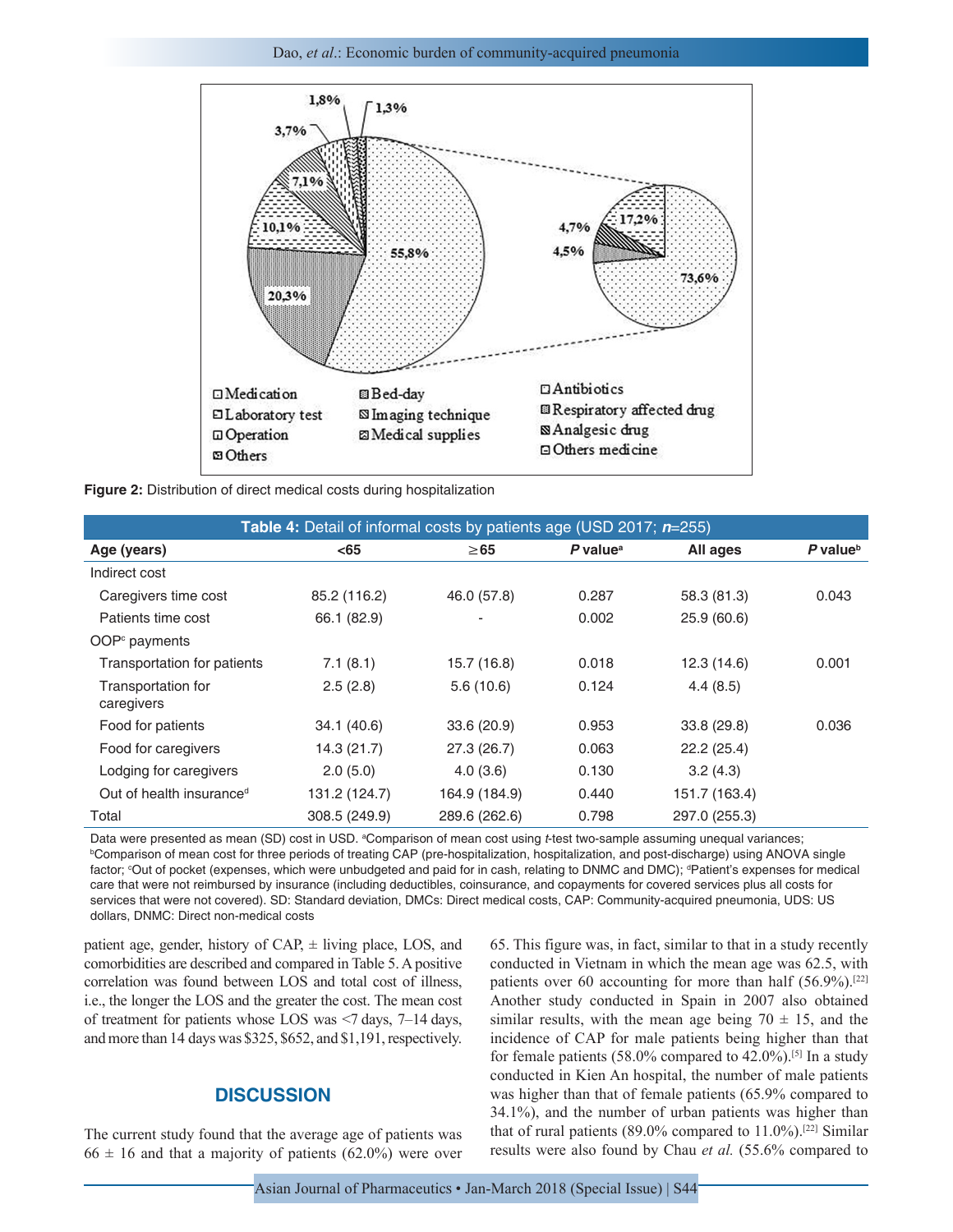# **Table 5:** Treatment costs according to patient age, gender, history of CAP, comorbidity, and length of stay (USD 2017; *n*=255)

| Independent<br>variables    | Mean±SD (95%Cl <sup>b</sup> ) | $P$ value <sup>a</sup> |
|-----------------------------|-------------------------------|------------------------|
| Gender                      |                               |                        |
| Male                        | 584±319 (466–702)             | 0.408                  |
| Female                      | 688±525 (474–902)             |                        |
| Age (years)                 |                               |                        |
| < 65                        | 607±573 (357–857)             | 0.779                  |
| $\geq 65$                   | 647±298 (542-752)             |                        |
| History of CAP              |                               |                        |
| Yes                         | 655±294 (507–803)             | 0.762                  |
| No                          | 621±470 (468–774)             |                        |
| Resident                    |                               |                        |
| Urban                       | 622±418 (502-742)             | 0.717                  |
| Rural                       | 713±513 (265-1,161)           |                        |
| $ICD-10°$ code              |                               |                        |
| J15                         | 584±316 (462–705)             | 0.284                  |
| J15.1; J15.2; J15.6         | $974\pm 299$ (635-1,312)      |                        |
| J15.9                       | 670±537 (434–905)             |                        |
| J18                         | 284±184 (29-538)              |                        |
| Comorbidity                 |                               |                        |
| Pulmonary disease           | 578±281 (461–695)             | 0.205                  |
| Cardiovascular<br>disease   | 609±447 (463-755)             |                        |
| Renal disease               | 439±169 (249–629)             |                        |
| <b>Diabetes</b>             | 495±172 (383-607)             |                        |
| Digestive system<br>disease | 728±543 (511-945)             |                        |
| Cerebrovascular<br>disease  | 377±182 (125-629)             |                        |
| Other diseases              | 1158±1116 (68–2,248)          |                        |
| Number of comorbidities     |                               |                        |
| None                        | 546±263 (315-777)             | 0.632                  |
| One                         | 613±439 (365-861)             |                        |
| Two                         | 666±200 (568-764)             |                        |
| Three                       | 682±600 (388–976)             |                        |
| Four or more                | 200±66 (108–292)              |                        |
| LOS (days)                  |                               |                        |
| $<$ 7                       | 325±208 (189–461)             | <0.01                  |
| $7 - 14$                    | 652±174 (594–710)             |                        |
| >14                         | 1191±857 (553–1,829)          |                        |

<sup>a</sup>t-test two-sample assuming unequal variances/ANOVA single factor; <sup>b</sup>Confidence interval; <sup>c</sup>International Statistical Classification of Diseases and Related Health Problems 10<sup>th</sup> Revision. CAP, community‑acquired pneumonia, LOS: Length of stay, SD: Standard deviation, CI: Confidence intervals, USD: US dollars

44.4%) and Reyes *et al.* (59.4% compared to 40.6%).[5,23]

In the current study, pulmonary and cardiovascular diseases were the most frequent comorbidities in CAP patients, and this phenomenon was described by Soraya Azmi *et al*. [4] The current study obtained similar results to those in a study by Reyes *et al*. in which the rate of cardiovascular disease accounted for the highest proportion  $(32.8\%)$  with regard to comorbidities.<sup>[5]</sup> In terms of CAP symptoms, this study showed that cough, shortness of breath, and high fever had the highest rates in all patients  $-54.9\%$ ,  $40.0\%$ , and  $38.0\%$ , respectively. This is similar to previous reports for Vietnam, i.e. cough, shortness of breath, and high fever accounted for a high proportion of comorbidities:  $65.3\%$ ,  $51.4\%$ , and  $62.3\%$ , respectively.<sup>[22]</sup>

Similarly, LOS per episode was estimated in this study to be 10.3 days, which was identical to other results (7–14 days) obtained in Vietnam.[22] The average LOS in this study was much higher than was previously reported in Malaysia, Indonesia, and the Philippines  $(6.1–8.6$  days) in 2016 and was similar  $(4–12$  days) to that of a study conducted in North America in 2010.[4,8]

This prospective incidence-based study, conducted from March to May 2017 at Trung Vuong General Hospital, resulted in the successfully calculated treatment cost of CAP. The average social cost of treating one hospitalized patient with CAP was  $$628.6 \pm $421.1$ , which was very similar to results from other studies in the Philippines  $($852-$2,678)^{[12]}$  and lower than those in rural Thailand, where the mean treatment cost ranged between \$490 and \$628.<sup>[24]</sup> In Europe, the average treatment cost was much higher. In 2002, the median cost for patients hospitalized with CAP in Spain was estimated to be  $\epsilon$ 1,210,  $\epsilon$ 1,553, or €1,683 (€1,291–€2,471).<sup>[5,25,26]</sup> The direct costs were €1,333 in Germany and  $\epsilon$ 2,550– $\epsilon$ 7,650 in the United Kingdom.<sup>[27,28]</sup> The mean treatment cost per episode LOS  $\leq$ 7 days (\$325) and >14 days (\$1,191) was lower when compared with the average treatment cost in Singapore, which was \$1,294 for a hospital stay of 6.4 days and \$3,456 for a hospital stay of 10 days.[11] The current study also found the average direct cost per case to be \$602.60, which was much lower than that for North America (\$3000–\$13,000).[8] Gender, CAP history, living place, and comorbidities were examined but were not significantly related to the unequal mean treatment cost. A study conducted in Spain yielded similar results where age, gender, and comorbidities were not significantly associated with a high cost for CAP.<sup>[5]</sup> The study showed that the mean informal cost per case was  $$297 \pm $255.30$ . There was a difference in informal costs between patients under and over 65 who needed more care, but statistical significance was not reached  $(P = 0.798)$ . The ANOVA single factor test was conducted to distinguish between these groups to determine whether significant differences in cost of treatment existed.

There were several limitations to the current study. First, the sample comprised only adult patients because of the characteristics of the selected hospital; consequently, this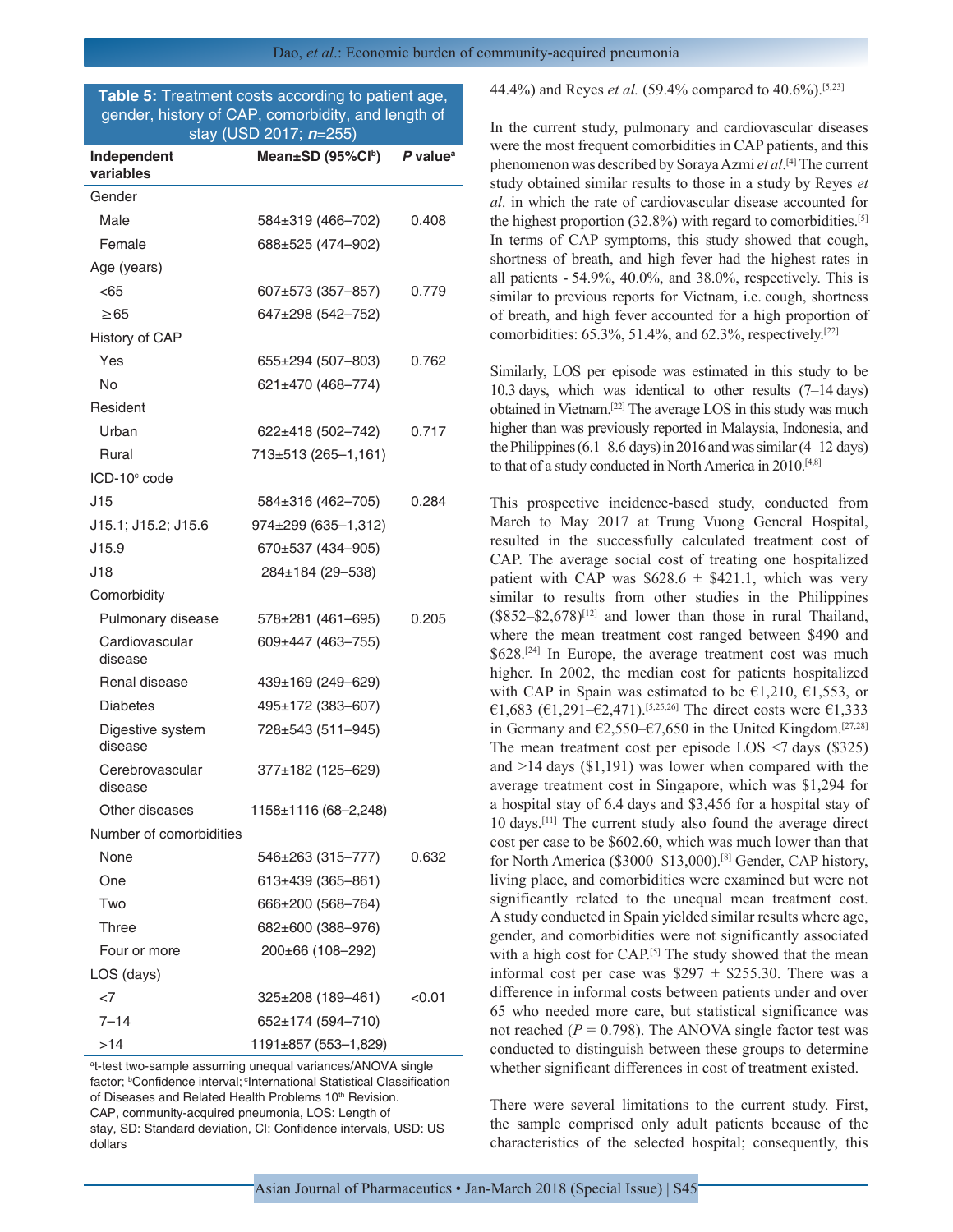study showed the treatment cost of adults only and lacked the data for fully assessing the economic impact of CAP. A larger and more accurate sample in a future study would allow decision makers to better account for CAP costs, particularly for the poor, when balancing the benefits of introducing a potentially effective CAP vaccine. Second, the study depended on physician decisions regarding the diagnosis of CAP, based on the ICD-10 codes assigned at admission. Misdiagnoses could have caused inaccuracies in sample selection. Finally, the calculation of the unit cost was based on that used in a study by Vo *et al*., the data in which could have contained some biases, although this was not critical.<sup>[29]</sup>

# **CONCLUSION**

This cost-of-care study of adult inpatients suggests that a considerable socioeconomic burden is caused by CAP, which is a preventable disease. To reduce the overall burden of CAP, a pneumococcal vaccine needs to be developed; hence, several vaccine candidates are currently on the market. To perform an analysis of the cost-effectiveness of the potential use of pneumococcal vaccines and other control methods, a more accurate evaluation of CAP and the costs to the public and private sectors in Vietnam for hospitalized and nonhospitalized cases is needed urgently. Such results can be the foundation for formulating investment plans and allocating funds for the treatment and control of this disease.

# **REFERENCES**

- 11. Bình NT. Viêm phổi mắc phải cộng đồng. Dịch tễ học-Vi khuẩn học-sinh bệnh học. Tạp Chí Y Học Thành Phố Hồ Chí Minh 2008;12(4):10-15.
- 2. Organization WH. Pneumococcal Disease; 2016. Available from: http://www.who.int/immunization/ topics/pneumococcal\_disease/en/. [Last accessed on: 2017 Mar 15]
- 3. Lozano R, Naghavi M, Foreman K, Lim S, Shibuya K, Aboyans V, *et al.* Global and regional mortality from 235 causes of death for 20 age groups in 1990 and 2010: A systematic analysis for the global burden of disease study 2010. Lancet 2012;380:2095-128.
- 4. Azmi S, Aljunid SM, Maimaiti N, Ali AA, Muhammad Nur A, De Rosas-Valera M, *et al.* Assessing the burden of pneumonia using administrative data from malaysia, indonesia, and the philippines. Int J Infect Dis 2016;49:87-93.
- 5. Reyes S, Martinez R, Vallés JM, Cases E, Menendez R. Determinants of hospital costs in community-acquired pneumonia. Eur Respir J 2008;31:1061-7.
- 6. Palmer CS, Zhan C, Elixhauser A, Halpern MT, Rance L, Feagan BG, *et al.* Economic assessment of the community-acquired pneumonia intervention trial employing levofloxacin. Clin Ther 2000;22:250-64.
- 7. Carriere KC, Jin Y, Marrie TJ, Predy G, Johnson DH.

Outcomes and costs among seniors requiring hospitalization for community-acquired pneumonia in alberta. J Am Geriatr Soc 2004;52:31-8.

- 8. File TM Jr., Marrie TJ. Burden of community-acquired pneumonia in north american adults. Postgrad Med 2010;122:130-41.
- 9. Sato R, Gomez Rey G, Nelson S, Pinsky B. Communityacquired pneumonia episode costs by age and risk in commercially insured US adults aged ≥50 years. Appl Health Econ Health Policy 2013;11:251-8.
- 10. Zhou QT, He B, Zhu H. Potential for cost-savings in the care of hospitalized low-risk community-acquired pneumonia patients in china. Value Health 2009;12:40-6.
- 11. Lee KH, Chin NK, Tan WC, Lim TK. Hospitalised lowrisk community-acquired pneumonia: Outcome and potential for cost-savings. Ann Acad Med Singapore 1999;28:389-91.
- 12. Tumanan-Mendoza BA, Mendoza VL, Punzalan FE, Reganit PF, Bacolcol SA. Economic Burden of community-acquired pneumonia among adults in the philippines: Its equity and policy implications in the case rate payments of the philippine health insurance corporation. Value Health Reg Issues 2015;6:118-25.
- 13. Le P, Griffiths UK, Anh DD, Franzini L, Chan W, Pham H, *et al.* The economic burden of pneumonia and meningitis among children less than five years old in hanoi, vietnam. Trop Med Int Health 2014;19:1321-7.
- 14. Organization WH. WHO Guide to Identifying the Economic Consequences of Disease and Injury. Geneva: Organization WH; 2009.
- 15. Tarricone R. Cost-of-illness analysis. What room in health economics? Health Policy 2006;77:51-63.
- 16. WHO. Dept. of Immunization, Vaccines and Biologicals. Guidelines for estimating the economic burden of diarrhoeal disease, with focus on assessing the costs of rotavirus diarrhoea. 2005 Geneva: WHO. Available form: http://www.who.int/iris/handle/10665/69137. [Last accessed on 2017 May 13]
- 17. Hospital TV. About Trung Vuong Hospital; 2017. Available from: http://www.bvtrungvuong.vn/Default. aspx?tabid=36. [Last accessed on 2017 May 21]
- 18. WHO. A Manual for Estimating Disease Burden Associated with Seasonal Influenza. Switzerland: WHO; 2015.
- 19. Kobelt G. Health economics, economic evaluation, and glaucoma. J Glaucoma 2002;11:531-9.
- 20. Bank W. Vietnam; 2017. Available from: http://www. data.worldbank.org/country/vietnam. [Last accessed on 2017 May 20]
- 21. Vietnam SBo. Exchange Rate; 2017. Available from: https://www.sbv.gov.vn. [Last accessed on 2017 May 20]
- 22. Hospital KA. Nghiên Cứu đặc Điểm lâm Sàng, cận lâm Sàng và kết Quả Điều trị Viêm Phổi Cộng Đồng tại BV Kiến An 2015–2016; 2015.
- 23. Ngô Quý Châu NTT. Nghiên Cứu hồi Cứu về Viêm Phổi Cộng Đồng tại Khoa Hô Hấp, Bệnh viện Bạch Mai Năm 2011; 2011.